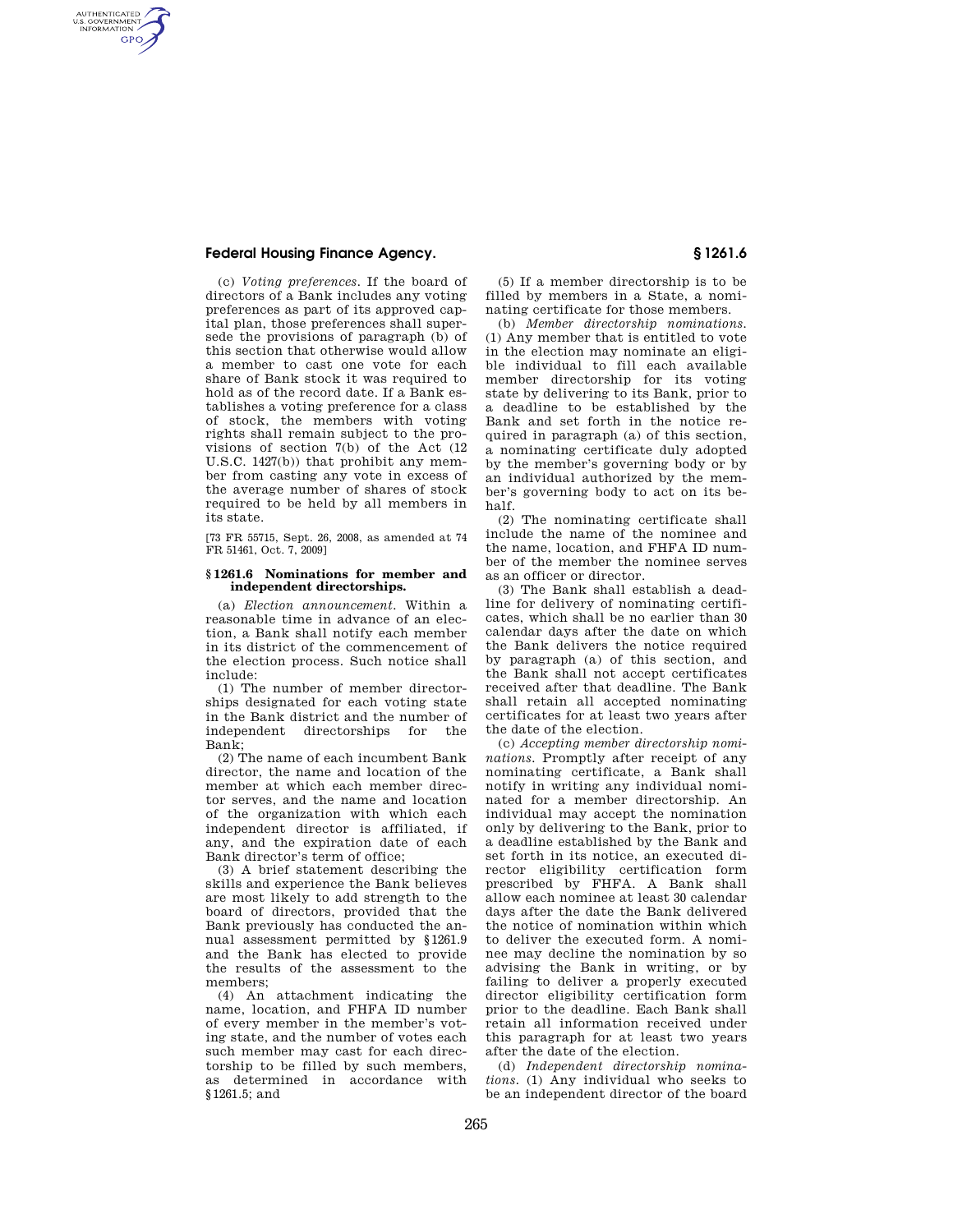of directors of a Bank may deliver to the Bank, on or before the deadline set by the Bank for delivery of nominating certificates, an executed independent director application form prescribed by FHFA that demonstrates that the individual both is eligible and has either of the following qualifications:

(i) More than four years experience representing consumer or community interests in banking services, credit needs, housing, or consumer financial protections; or

(ii) Knowledge of or experience in one or more of the areas set forth in paragraph (e) of this section.

(2) Any other interested party may recommend to the Bank that it consider a particular individual as a nominee for an independent directorship, but the Bank shall not nominate any individual unless the individual has delivered to the Bank, on or before the date the Bank has set for delivery of nominating certificates, an executed independent director application form prescribed by FHFA. The application form prescribed by FHFA will provide a means by which an individual can indicate an intent to be considered for a public interest directorship. The board of directors of the Bank may consider any individual for any independent directorship nomination, provided it has determined that the individual is eligible and qualified, but the board shall nominate for a public interest directorship only an individual who indicates on the application form a desire to be considered for a public interest directorship. The board of directors of the Bank shall consult with the Bank's Advisory Council before nominating any individual for any independent directorship. Each Bank shall include in its bylaws the procedures it intends to use for the nomination and election of the independent directors, and shall retain all information received under this paragraph for at least two years after the date of the election.

(3) Each Bank shall determine the number of public interest directorships to be included among its authorized independent directorships, provided that each Bank shall at all times have at least two such directorships, and shall announce that number to its members in the notice required by

**§ 1261.6 12 CFR Ch. XII (1–1–10 Edition)** 

paragraph (a) of this section. In submitting nominations to its members, each Bank shall nominate at least as many individuals as there are independent directorships to be filled in that year's election.

(e) *Independent director qualifications.*  (1) Each independent director and each nominee for an independent directorship, other than a public interest directorship, shall have experience in, or knowledge of, one or more of the following areas: auditing and accounting, derivatives, financial management, organizational management, project development, risk management practices, and the law. Before nominating any individual for an independent directorship, other than a public interest directorship, the board of directors of a Bank shall determine that such knowledge or experience of the nominee is commensurate with that needed to oversee a financial institution with a size and complexity that is comparable to that of the Bank.

(2) Each public interest independent director and each nominee for a public interest directorship shall have more than four years experience representing consumer or community interests in banking services, credit needs, housing or consumer financial protection.

(f) *Eligibility verification.* Using the information provided on member director eligibility forms prescribed by FHFA, each Bank shall verify that each nominee for each member directorship meets all the eligibility requirements for such directorship. Using the information provided on independent director application forms prescribed by FHFA, each Bank shall verify that each nominee for each public interest independent directorship and each other independent directorship meets all eligibility requirements and any knowledge or experience qualifications for such directorship, as set forth in the Act and this subpart. Before announcing any independent director nominee, the Bank shall deliver to FHFA, for the Director's review, a copy of the independent director application forms executed by the individuals nominated for independent directorships. If within two weeks of such delivery FHFA provides comments to the Bank